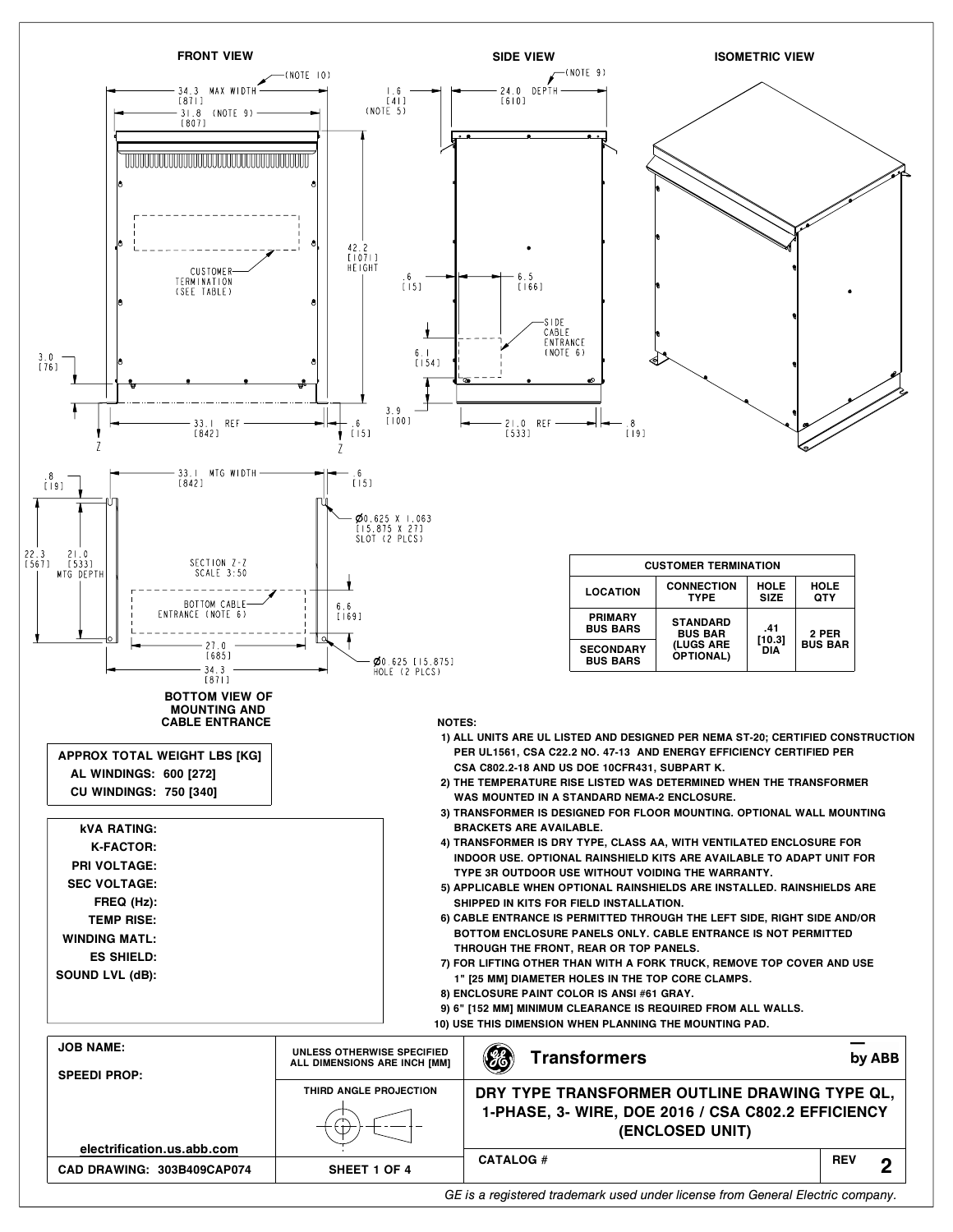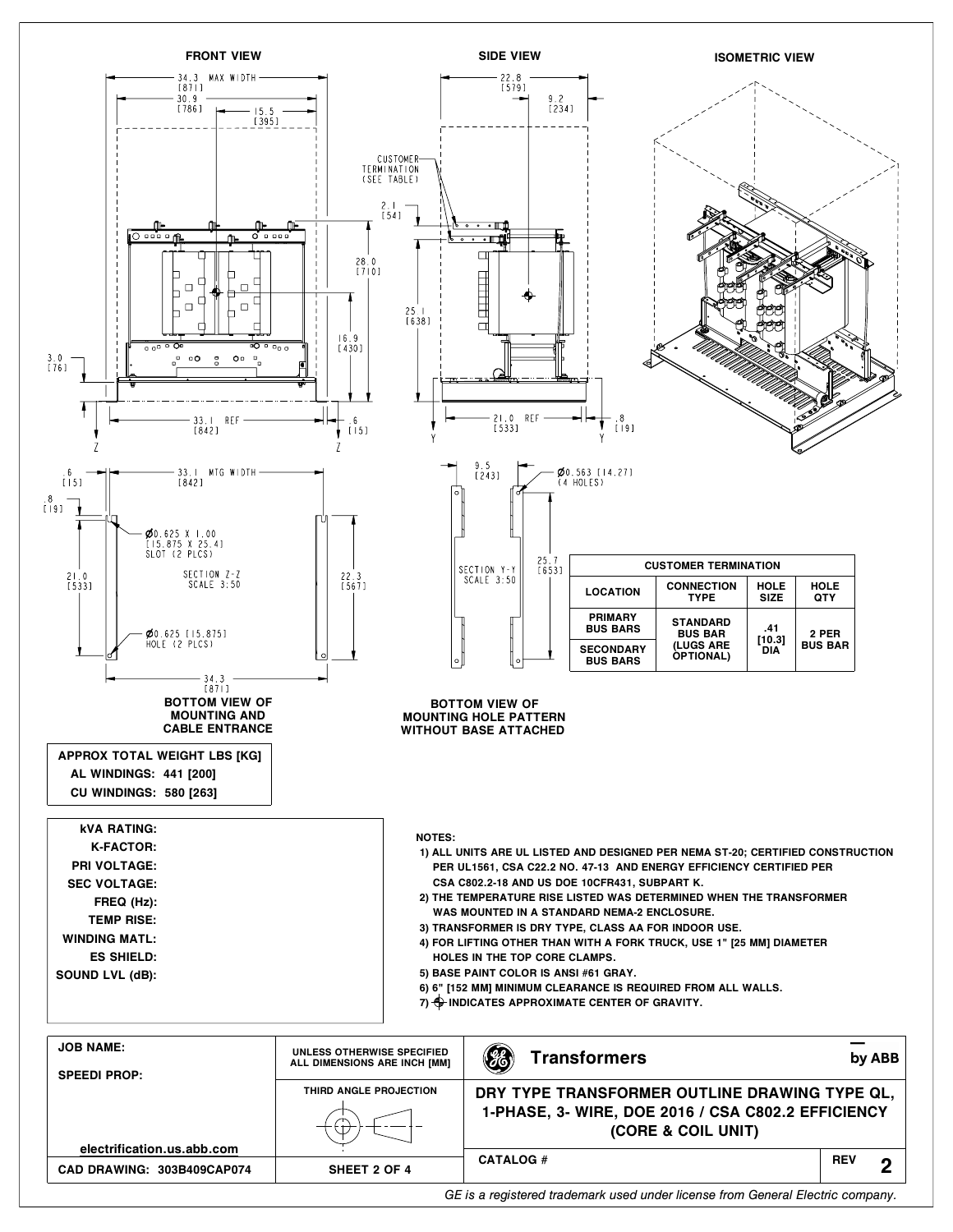

*GE est une marque déposée dont la licence appartient à l'entreprise General Electric.*